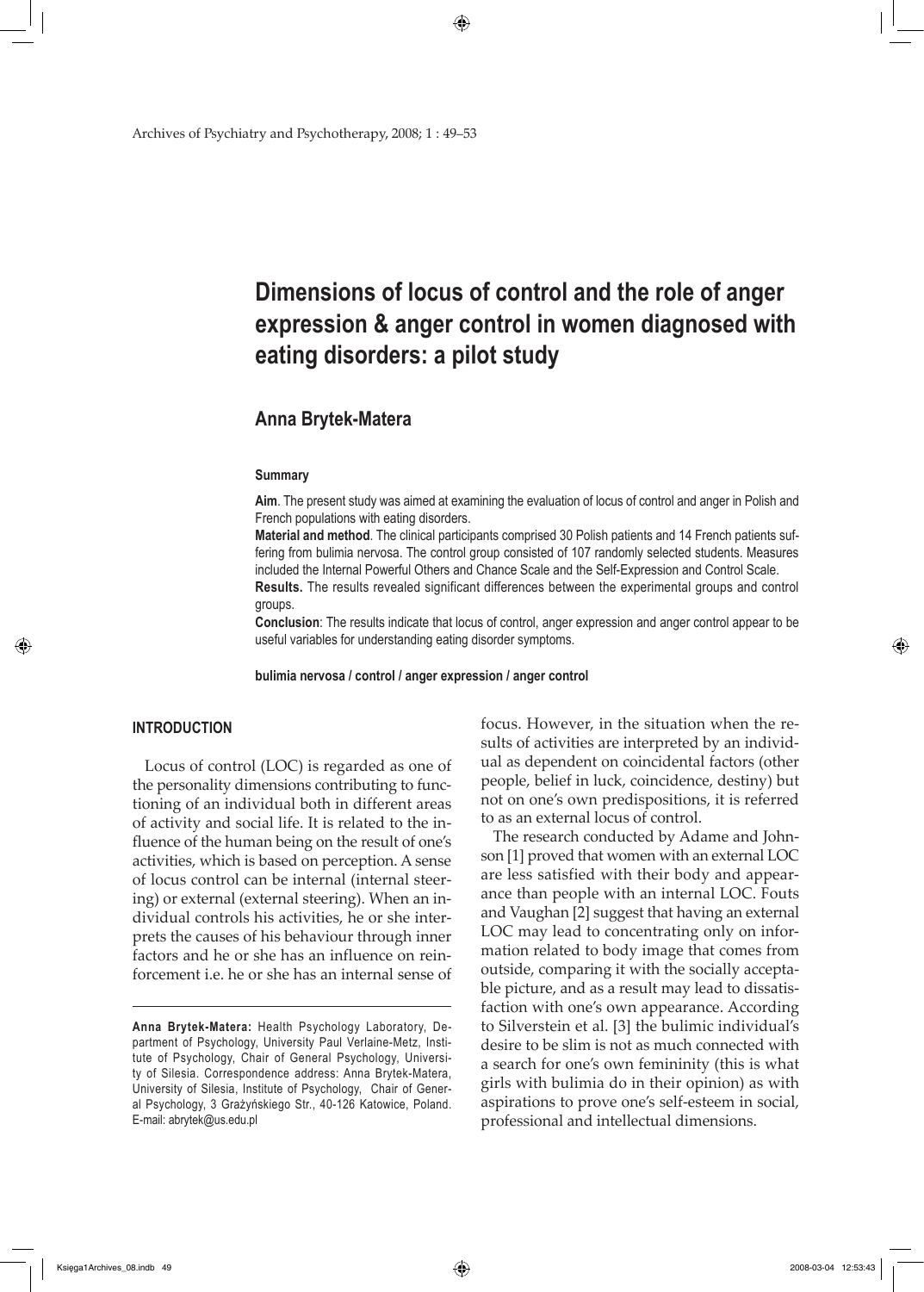⊕

Anger is regarded as a fundamental emotion. It is present in different cultures, always expressed and experienced in the same way. Angry emotions usually arise when one's activities are blocked or when someone or something makes it impossible for an individual to achieve a specific purpose. Frustration then arises which leads to emotional agitation. Physically, the shape of anger is expressed through aggressive and selfaggressive behaviour.

Wade et al. [4] claim that emotional instability and impulsion should be treated as characteristic elements of bulimia.

# **Aim of the study**

The purpose of the conducted research was to assess a sense of LOC and expression of anger in Polish and French women with bulimia. In the research the following questions were put forth: (1) Are there any differences in the sense of the LOC and expression in people with bulimia of different nationalities? (2) Do women with bulimia have higher or lower self-control in comparison with healthy women? (3) Do the results in the examined groups with bulimia differ in terms of the range of anger expression from the results of controls in the same age?

# **MATERIAL AND METHODS**

#### **Material**

⇔

The research group consisted of 30 Polish girls and 14 French girls with the diagnosis of bulimia nervosa according to the ICD-10 criteria and French criteria. [5] The average age of patients was 21.2 years (SD  $\pm$  2.3) in the Polish group and 22.9 (SD  $\pm$  8.6) in the French group. The disease duration was 31.2 months (SD  $\pm$  14.3) in the Polish patients, whereas it was 52.4 months (SD  $\pm$ 53.5) in French patients. Mean weight and height coefficient (BMI) in the Polish girls was 21.0 (SD  $\pm$  1.2) while in the French 24.7 (SD  $\pm$  4.3).

A control group consisted of 60 Polish students and 57 French girls chosen at random who agreed to take part in the research. They underwent the same research procedure as the girls from the clinic group. In the control groups, the

mean age of Polish students was  $20.5$  (SD  $\pm$  1.8), while in the French group it was 20.8 years (SD  $\pm$  1.9). Average BMI value was 20.6 (SD  $\pm$  2.4) in the Polish group and  $21.4$  (SD  $\pm$  2.8) for the French one.

The group of French girls with bulimia had markedly higher BMI value (p < 0.001) and also significantly longer disease duration in comparison with the Polish patients ( $p < 0.05$ ). The French were also much older than the control group ( $p < 0.01$ ).

# **Methods**

The Internal Powerful Others and Chance Scale by Levenson, in the French adaptation by Loas et al. [6]), and Self-Expression and Control Scale by Van Van Elderen et al [7], in the Polish translation by Brytek [8], were used. For reliability check of the IPC and SECS questionnaires the author applied the factor analysis. Calculation of the consistency of each factor was made by means of Cronbach's alpha coefficient. Due to the factor analysis for the Internal Powerful Others and Chance Scale the following distinction was made: (1) belief in an internal LOC with scale inner consistency  $\alpha$  = 0.58; (2) belief in an external LOC (belief in being controlled by important people) with scale inner consistency  $\alpha$  $= 0.69$ ; and (3) belief in luck / coincidence with scale inner consistency  $\alpha$  = 0.68. Due to the factor analysis for Self-expression and Control Scale, four sub-scales were distinguished: (1) angerout ( $\alpha$  = 0.81), (2) anger-in ( $\alpha$  = 0.65), (3) control anger-out ( $\alpha$  = 0.75) and (4) control angerin ( $α = 0.73$ ).

#### **Statistical analysis**

All the calculations were conducted by means of SPSS statistics software, version 12.0 (2004). The analysis of a sense of LOC and expression of anger was conducted in the examined groups with psychological bulimia as well as in the control groups by means of ANOVA analysis of variance. The comparisons were of intergroup and cross-group character.

Archives of Psychiatry and Psychotherapy, 2008; 1 : 49–53

Księga1Archives\_08.indb 50 2008-03-04 12:53:43

 $\Leftrightarrow$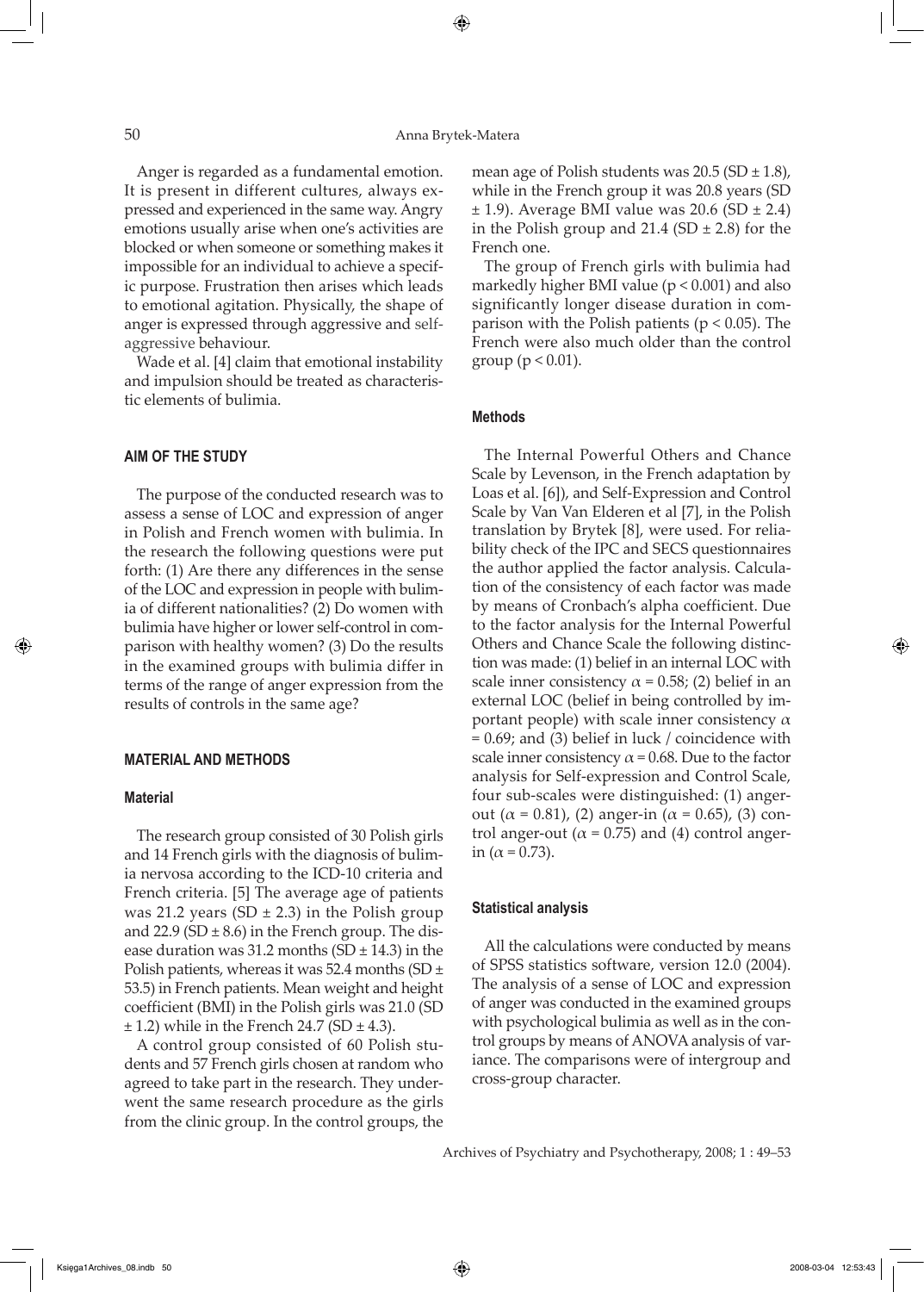⊕

Dimensions of locus of control and the role of anger expression in women with eating disorders 51

# **RESULTS**

Owing to the ANOVA analysis of variance, statistically significant differences between the examined groups and mean values of a sense of LOC were shown (Tab. 1).

Polish bulimic individuals achieved higher values in the external LOC category in comparison with the French girls. Furthermore, the Polish girls have lower internal LOC in comparison with the healthy group of their age. However, as far as their external LOC and belief in luck / coincidence are concerned, they scored higher than healthy controls (Fig. 1).

| Anger                |                                       | Research in Poland |                              |           | Research in France                    |           |                           |           | Comparison of groups |    |           |                                                              | Research<br>in Poland                        | Research<br>in France                        |
|----------------------|---------------------------------------|--------------------|------------------------------|-----------|---------------------------------------|-----------|---------------------------|-----------|----------------------|----|-----------|--------------------------------------------------------------|----------------------------------------------|----------------------------------------------|
|                      | <b>Bulimia</b><br>nervosa<br>$n = 30$ |                    | Control<br>group<br>$n = 60$ |           | <b>Bulimia</b><br>nervosa<br>$n = 14$ |           | Control group<br>$N = 57$ |           | <b>ANOVA</b>         |    |           | Polish patients<br>with bulimia<br>versus French<br>patients | <b>Bulimia</b><br>versus<br>control<br>group | <b>Bulimia</b><br>versus<br>control<br>group |
|                      | M                                     | <b>SD</b>          | M                            | <b>SD</b> | M                                     | <b>SD</b> | M                         | <b>SD</b> | F                    | df | p         | р                                                            | р                                            | р                                            |
| Anger-out            | 2.85                                  | 0.72               | 2.16                         | 0.67      | 1.90                                  | 0.77      | 2.19                      | 0.73      | 8.61                 | 3  | 0.001     | 0.001                                                        | 0.001                                        | <b>NS</b>                                    |
| Anger-in             | 2.33                                  | 0.81               | 2.04                         | 0.58      | 2.69                                  | 0.85      | 2.08                      | 0.68      | 4.14                 | 3  | 0.01      | <b>NS</b>                                                    | <b>NS</b>                                    | 0.01                                         |
| Control<br>anger-out | 2.72                                  | 0.97               | 2.54                         | 0.49      | 2.38                                  | 0.55      | 2.67                      | 0.76      | 1.08                 | 3  | <b>NS</b> | <b>NS</b>                                                    | <b>NS</b>                                    | <b>NS</b>                                    |
| Control<br>anger-in  | 3.64                                  | 0.60               | 2.84                         | 0.64      | 2.90                                  | 0.75      | 2.81                      | 0.76      | 0.70                 | 3  | <b>NS</b> | <b>NS</b>                                                    | <b>NS</b>                                    | <b>NS</b>                                    |

**Table 1.** Mean values in SECS questionnaire achieved by the women with bulimia and the control groups

**Fig.** 1. Comparison of mean values of dimensions in IPC questionnaire achieved by the group of Polish women with bulimia and the Polish control group



While interpreting the results achieved on the SECS scale it can be claimed that statistically significant differences are related to anger externalisation and internalisation (Tab. 2 on the next page).

In the group of Polish girls with psychological bulimia the level of anger externalisation was markedly higher ( $p < 0.001$ ) than in the French patients and the control group, whereas in the French group, patients with bulimia achieved

Archives of Psychiatry and Psychotherapy, 2008; 1 : 49–53

significantly higher results in the scale of anger internalisation ( $p < 0.01$ ) than the healthy students.

#### **DISCUSSION**

In the conducted research, the Polish group of girls with bulimia was characterised by significantly higher external LOC in comparison with the group of French patients and the control group. Literature presents numerous research studies which revealed that the lack of control over one's own life needs and desires and, as a result, a belief in being controlled by important people occurs more frequently in patients with bulimia than in control groups [4, 9, 10, 11].

The belief in being controlled by important people may result from the lack of trust in one's own abilities. Research by Dalgleish [12] conducted on 15 patients with bulimia proved that eating-disordered people think that they have a lower sense of self-control than the healthy population. Lack of self-control may result from in-

Księga1Archives\_08.indb 51 2008-03-04 12:53:44

↔

⊕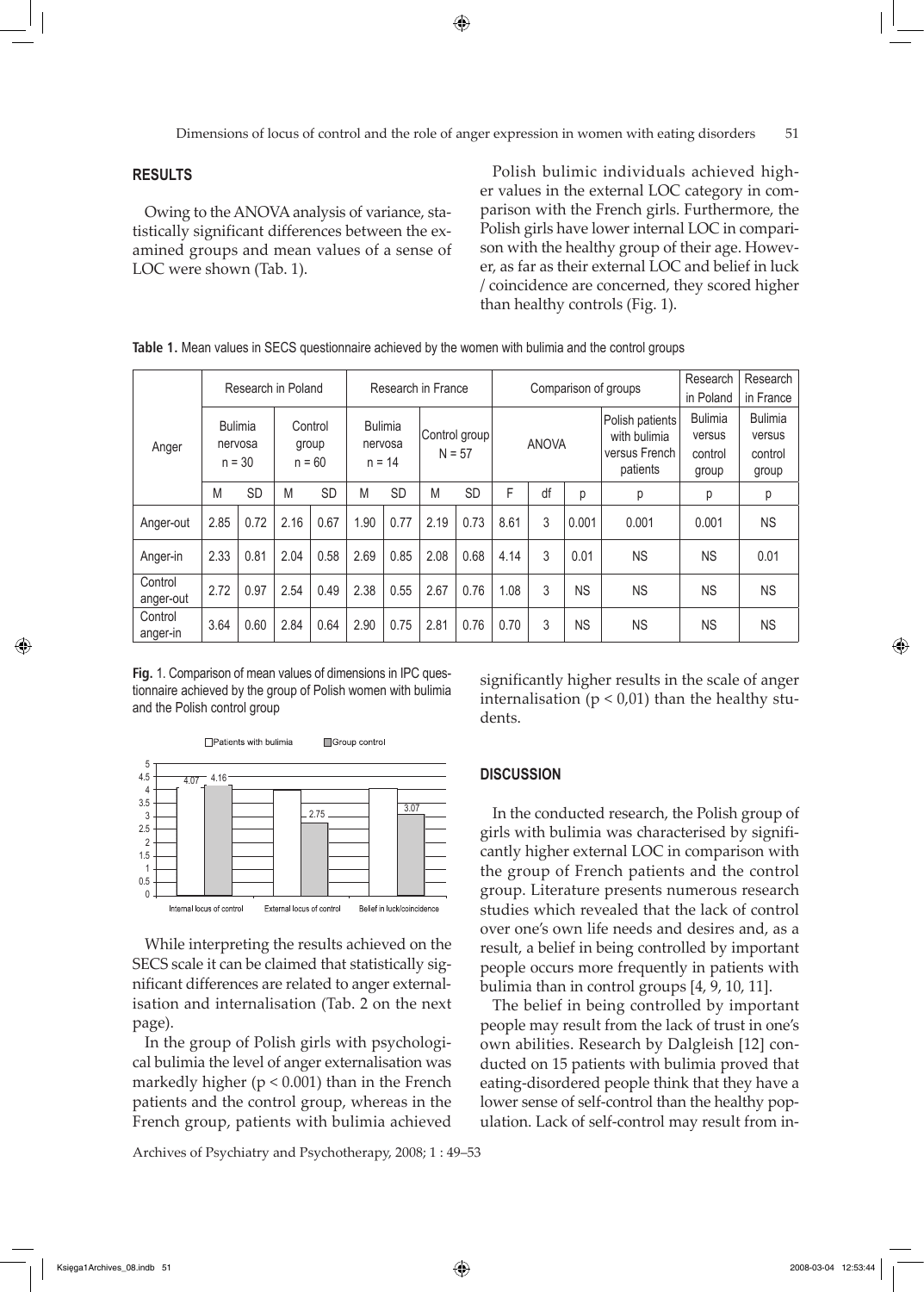### 52 Anna Brytek-Matera

◈

| Locus<br>of control           |                                       |           | Research in Poland           |           | Research in France                    |           |                              |           |              |    | Comparison of groups | Research<br>in Poland                                               | Research<br>in France                        |                                              |
|-------------------------------|---------------------------------------|-----------|------------------------------|-----------|---------------------------------------|-----------|------------------------------|-----------|--------------|----|----------------------|---------------------------------------------------------------------|----------------------------------------------|----------------------------------------------|
|                               | <b>Bulimia</b><br>nervosa<br>$n = 30$ |           | Control<br>group<br>$n = 60$ |           | <b>Bulimia</b><br>nervosa<br>$N = 14$ |           | Control<br>group<br>$n = 57$ |           | <b>ANOVA</b> |    |                      | Polish pa-<br>tients with<br>bulimia ver-<br>sus French<br>patients | <b>Bulimia</b><br>versus<br>control<br>group | <b>Bulimia</b><br>versus<br>control<br>group |
|                               | M                                     | <b>SD</b> | M                            | <b>SD</b> | M                                     | <b>SD</b> | M                            | <b>SD</b> | F            | df | р                    | р                                                                   | р                                            | р                                            |
| Internal locus<br>of control  | 4.07                                  | 0.86      | 4.16                         | 0.64      | 4.10                                  | 0.58      | 4.46                         | 0.60      | 3.23         | 3  | 0.01                 | <b>NS</b>                                                           | 0.01                                         | <b>NS</b>                                    |
| External locus<br>of control  | 3.65                                  | 0.89      | 2.75                         | 0.91      | 2.80                                  | 1.05      | 2.61                         | 0.88      | 9.39         | 3  | 0.001                | 0.01                                                                | 0.001                                        | <b>NS</b>                                    |
| Belief in luck<br>coincidence | 3.18                                  | 0.81      | 3.07                         | 0.74      | 2.78                                  | 0.69      | 2.74                         | 0.84      | 2.83         | 3  | 0.05                 | <b>NS</b>                                                           | 0.01                                         | <b>NS</b>                                    |

ability to control impulses or lack of adaptation of undertaken activities to reality (emotional and motivational factors distort cognitive activities). At the onset of bulimia, girls frequently experience a complete lack of control over the course of event. What they feel is an inability to stop eating. As the onset passes, they feel a kind of relief, which is caused by the decrease of initial tension and guilt due to their frustrating loss of control. Bulimia nervosa is the opposite of anorexia when it comes to stiff control over one's own and others' behaviour. The disease develops in the atmosphere of a lack of control (loss of self-control). The feeling of helplessness and lack of control contributes to creating a very low self-esteem (vicious circle mechanism). According to some researchers [4], an external LOC and a sense of ineffectiveness are risk factors for bulimia occurrence.

Research by Claest [13] indicate that people with bulimia tend to have lower self-control and physical activity (aggressive or sexual behaviour) than the control group. Authors also postulate that the behaviour of the bulimic individuals is characterised by higher impulsiveness (as a feature and a state) in comparison with people with anorexia nervosa (restrictive type).

The group of Polish patients with bulimia externalised their anger with higher intensity than the French group or the control group. The results of the previous research [14, 15] showed a significantly higher level of anger externalisation in people with bulimia in comparison with the healthy population. While comparing the two examined groups with bulimia, it should be noted that anger expression was different in comparison with the control group; the examined French girls externalised their anger more than the control group. The research conducted by Waller [16] proved that women suffering from eating disorders have a higher level of anger as a state and they suppress their anger to a greater degree. The internalization of negative emotions in the examined group of French patients may be explained by family factors, eg. disadvantageous family situations. In the research conducted by the author [8], the girls achieved low scores in the area of family life. Disorders related to bonds with the closest people (blurring borders inside the family, stiff patterns of functioning, weak autonomy of family members) cause that the girls do not express their feelings and emotional states because they are afraid that revealing them may cause a lack of understanding (including neglect) in part of their family. It may be claimed that anger expression in French patients was poorer due to the lack of such behaviour in the family.

Differences in a sense of control and anger expression in the examined patients with bulimia may result from a different style of upbringing in Poland compared to France. Factors related to a later separation from parents, a dependent style of upbringing in Polish families, as well as economic factors may influence the presence of higher emotional instability, (characterised by escalation of negative feelings-anger externalisation) a sense of submission, as well as a lack of

Archives of Psychiatry and Psychotherapy, 2008; 1 : 49–53

↔

 $\Leftrightarrow$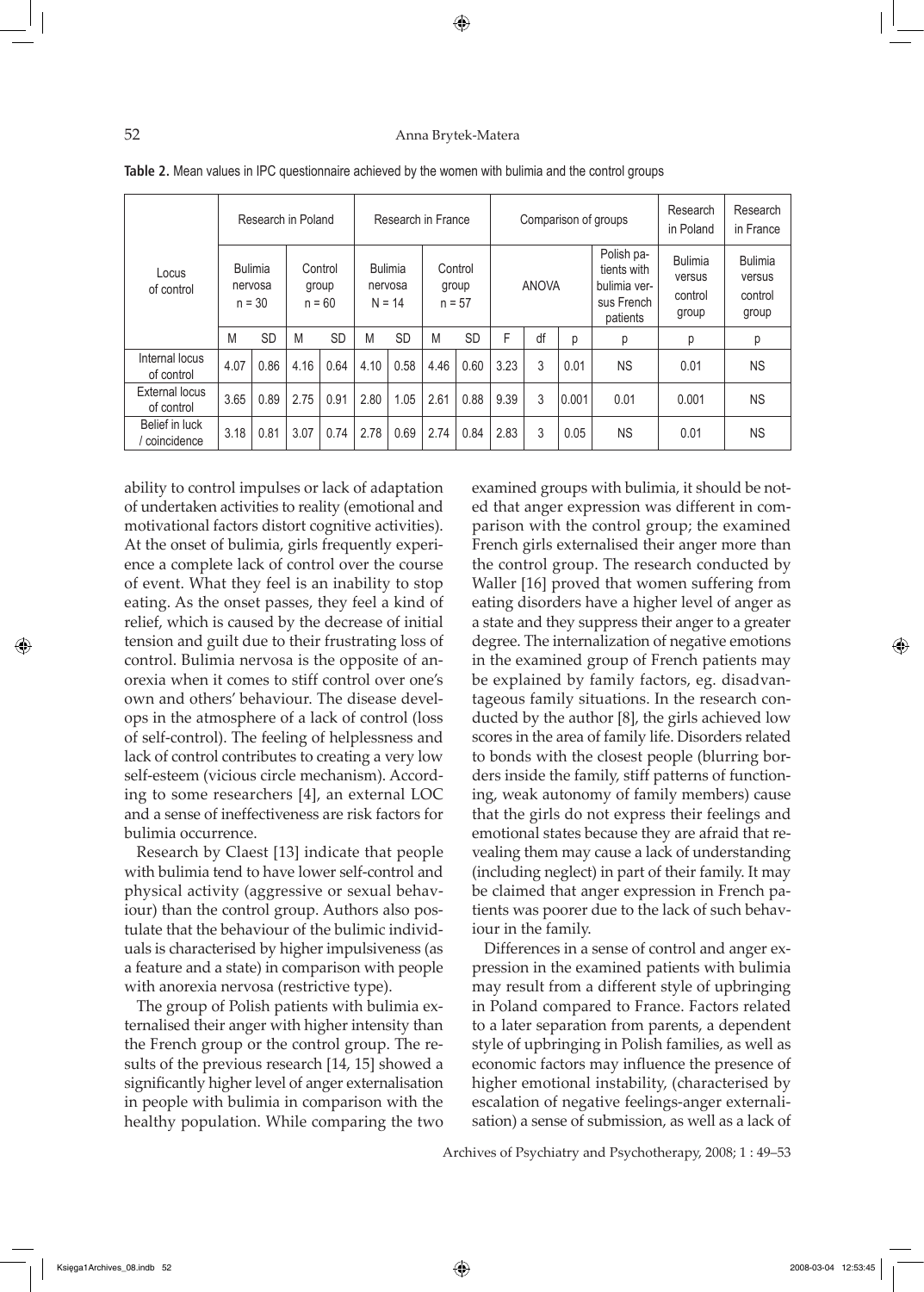⊕

responsibility for one's behaviour and activities (a belief in being controlled by important people). French girls are brought up in conditions that facilitate separation from the family. Apart from social and cultural factors, an important role may be played by the duration of the disorder (in the Polish group 31.2 months while in the French group 52.4 months).

Due to the fact that the presented research is a pilot study, it requires further examination. The basic problem in the research was the small size of the French group and varied character of clinical groups. It may be supposed that the data collected might, in the future, contribute to the understanding of bulimic individuals' functioning at the social, individual and emotional levels in people from Poland as well as France, and also show the role of cultural factors in bulimia (if they differentiate chosen personality variables in patients of different nationalities).

### **CONCLUSIONS**

↔

The conducted research shows a significantly higher outer LOC in the group of Polish girls with bulimia in comparison with the French patients as well as the control group.

The research results reveal different methods of expressing negative feelings by patients with bulimia in comparison with control groups: the Polish group externalises anger whereas the French group internalises it.

The examined Polish group with bulimia is characterised by significantly higher intensification of behaviour expressed through anger externalisation than in the French patients.

#### **REFERENCES**

- 1. Adame DD, Johnson TC. Physical fitness, body image, and locus of control in college freshman men and women. Percept. Mot. Skills 1989, 68: 400—402.
- 2. Fouts G, Vaughan K. Locus of control, television viewing, and eating disorder symptomatology in young females. J. Adolesc. 2002, 25: 307—311.
- 3. Silverstein B, Perdue L, Peterson B, Kelly E. The role of the mass media in promoting a thin standard of bodily attractiveness for women. Sex Roles 1986, 14 (9/10): 519—532.
- 4. Wade T, Martin NG, Tiggemann M, Abraham S, Treloar SA, Heath AC. Genetic and environmental risk factors shared between disordered eating, psychological and family variables. Pers. Indiv. Differ. 2000, 28: 729—740.
- 5. Klasyfikacja zaburzeń psychicznych i zaburzeń zachowania w ICD-10. Badawcze kryteria diagnostyczne. Kraków– Warszawa: Uniwersyteckie Wydawnictwo Medyczne "Versalius". Instytut Psychiatrii i Neurologii; 1998.
- 6. Loas G, Dardennes R, Dhee–Perot P, Leclerc V, Fremaux D. Opérationnalisation du concept de «lieu de contrôle»: traduction et première étude de validation de l'échelle de contrôle de Levenson (IPC: The internal powerful others and chance scale). Ann. Med. Psychol. 1994, 152 (7): 466—469.
- 7. Van Elderen T, Maes S, Komproe I, Van Der Kamp L. The development of an anger expression and control scale. Brit. J. Health Psych. 1997, 2: 269—281.
- 8. Brytek A. Contribution des modèles sur l'autorégulation du comportement dans la compréhension des troubles alimentaires. Perspectives interculturelles. Unpublished doctoral thesis. Université Paul Verlaine – Metz, France, 2005.
- 9. Lugli-Rivero Z, Vivas E. Trastornos de alimentación y control personal de la conducta. Salud Publica Mex. 2001, 43(1): 9—16.
- 10. Peluso T, Ricciardelli LA, Williams RJ. Self–control in relation to problem drinking and symptoms of disordered eating. Addict. Behav. 1999, 24(3): 439—442.
- 11. Rost W, Neuhaus M, Florin I. Bulimia nervosa: sex role attitude, sex role behavior, and sex role related locus of control in bulimarexic women. J. Psychosom. Res. 1982, 26(4): 403—408.
- 12. Dalgleish T, Tchanturia K, Serpell L, Hems S, de Silva P, Treasure J. Perceived control over events in the world in patients with eating disorders: a preliminary study. Pers. Indiv. Differ. 2002, 31: 453—460
- 13. Claes L, Vandereycken W, Vertommen H. Impulsive and compulsive traits in eating disordered patients compared with control. Pers. Indiv. Differ. 2002, 32: 707—714.
- 14. Fassino S, Abbate–Daga G, Pierò A, Leombruni P, Rovera GG. Dropout from brief psychotherapy within a combination treatment in bulimia nervosa: role of personality and anger. Psychother. Psychosom. 2003, 72(4): 203—210.
- 15. Fava M, Rappe SM, West J, Herzog DB. Anger attacks in eating disorders. Psychiatry Res. 1995, 56(3): 205—212.
- 16. Waller G, Babbs M, Milligan R, Meyer C, Ohanian V, Leung N. Anger and core beliefs in the eating disorders. Int. J. Eat. Disord. 2003, 34 (1): 118—124.

Archives of Psychiatry and Psychotherapy, 2008; 1 : 49–53

 $\Leftrightarrow$